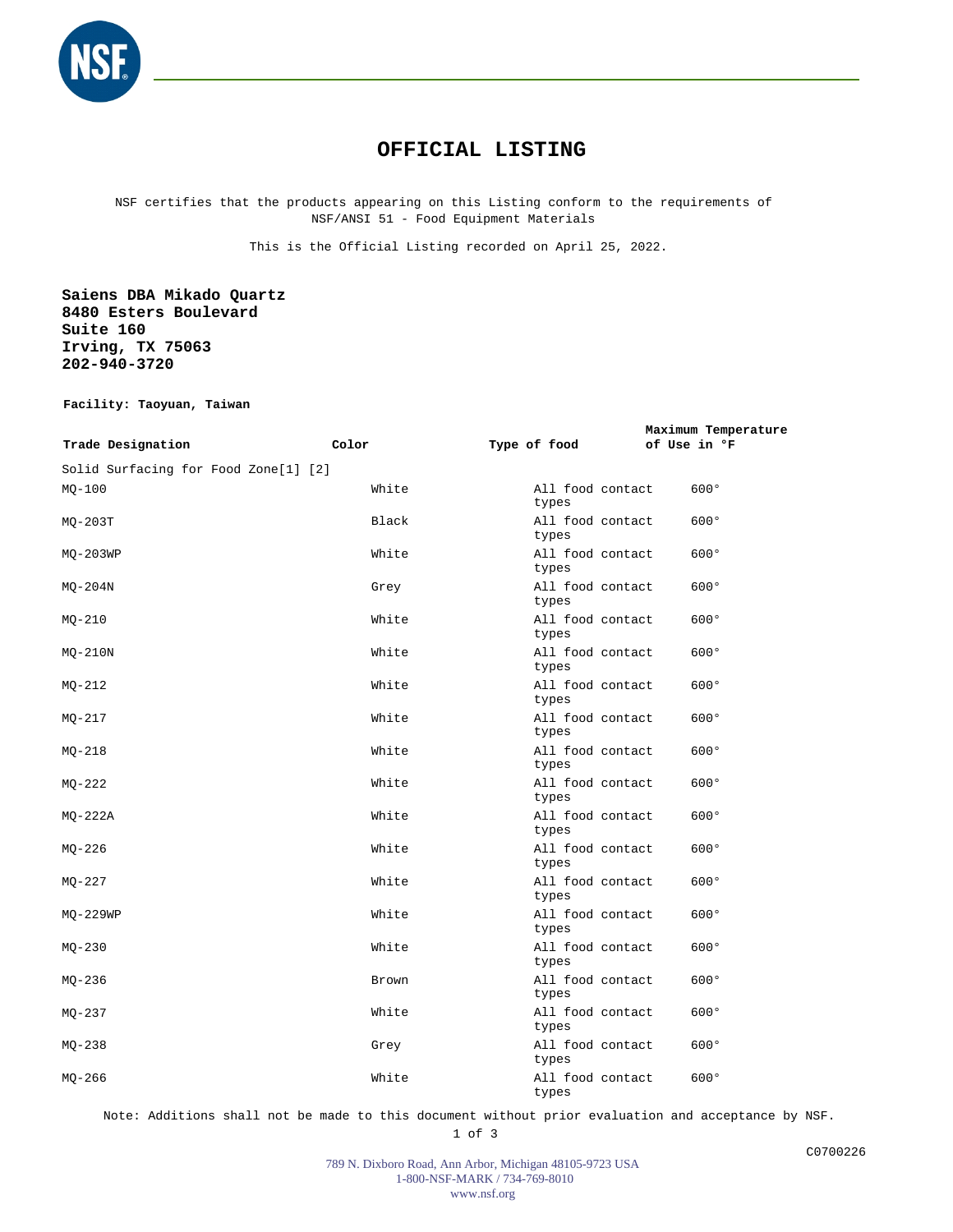

| MQ-268     | White | All food contact<br>types | 600° |
|------------|-------|---------------------------|------|
| $MQ-318$   | Grey  | All food contact<br>types | 600° |
| MQ-319     | White | All food contact<br>types | 600° |
| MQ-610     | White | All food contact<br>types | 600° |
| MQ-702     | White | All food contact<br>types | 600° |
| MQ-711     | White | All food contact<br>types | 600° |
| $MQ-712$   | Grey  | All food contact<br>types | 600° |
| MQ-713B    | White | All food contact<br>types | 600° |
| MQ-713WB   | White | All food contact<br>types | 600° |
| MQ-715B    | White | All food contact<br>types | 600° |
| MQ-716     | Black | All food contact<br>types | 600° |
| MQ-717     | White | All food contact<br>types | 600° |
| MQ-718     | Grey  | All food contact<br>types | 600° |
| MQ-719     | Grey  | All food contact<br>types | 600° |
| MQ-720     | Grey  | All food contact<br>types | 600° |
| MQ-722     | Grey  | All food contact<br>types | 600° |
| MQ-728     | White | All food contact<br>types | 600° |
| MQ-729     | White | All food contact<br>types | 600° |
| MQ-737     | White | All food contact<br>types | 600° |
| MQ-751     | White | All food contact<br>types | 600° |
| MQ-753     | White | All food contact<br>types | 600° |
| $MQ - 754$ | White | All food contact<br>types | 600° |
| MQ-758     | White | All food contact<br>types | 600° |
| MQ-759     | White | All food contact<br>types | 600° |
| MQ-760     | White | All food contact<br>types | 600° |
| MQ-761     | White | All food contact<br>types | 600° |
| MQ-902     | White | All food contact<br>types | 600° |
| MQ-905     | Grey  | All food contact<br>types | 600° |
| MQ-907     | White | All food contact<br>types | 600° |

Note: Additions shall not be made to this document without prior evaluation and acceptance by NSF.